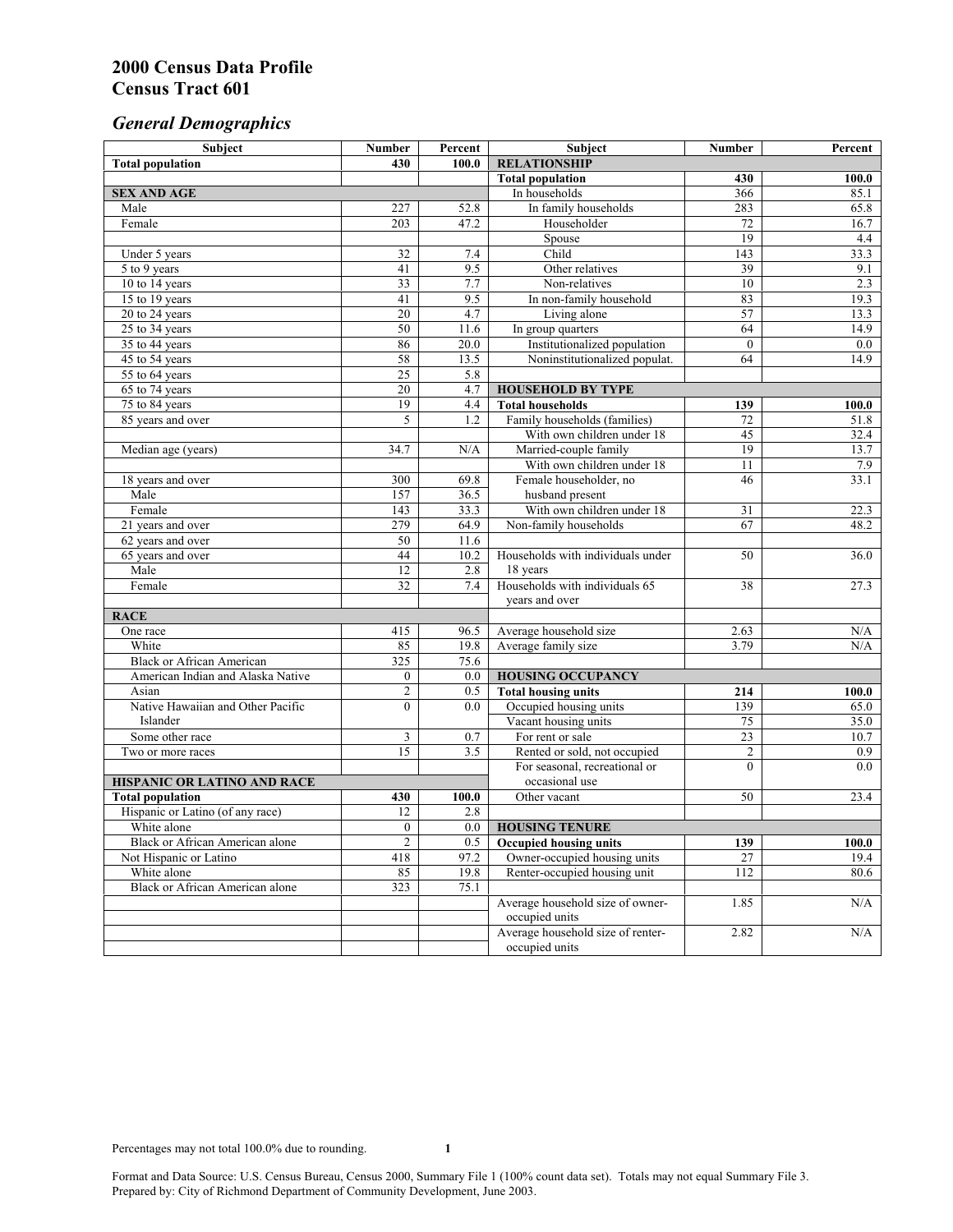# *Social Characteristics*

| <b>Subject</b>                              | <b>Number</b>            | Percent  | <b>Subject</b>                         | <b>Number</b>    | Percent |  |
|---------------------------------------------|--------------------------|----------|----------------------------------------|------------------|---------|--|
| <b>SCHOOL ENROLLMENT</b>                    | <b>RESIDENCE IN 1995</b> |          |                                        |                  |         |  |
| Population 3 years and over enrolled in     | 269                      | 100.0    | Population 5 years and over            | 463              | 100.0   |  |
| school                                      |                          |          | Same house in 1995                     | 218              | 47.1    |  |
| Nursery school, preschool                   | 18                       | 6.7      | Different house in the U.S. in         | 224              | 48.4    |  |
| Kindergarten                                | 15                       | 5.6      | 1995                                   |                  |         |  |
| Elementary school (grades 1-8)              | 88                       | 32.7     | Same county                            | 107              | 23.1    |  |
| High school (grades 9-12)                   | 82                       | 30.5     | Different county                       | 117              | 25.3    |  |
| College or graduate school                  | 66                       | 24.5     | Same state                             | 102              | 22.0    |  |
|                                             |                          |          | Different state                        | 15               | 3.2     |  |
| EDUCATIONAL ATTAINMENT                      |                          |          | Elsewhere in 1995                      | 21               | 4.5     |  |
| Population 25 years and over                | 258                      | 100.0    |                                        |                  |         |  |
| Less than 9 <sup>th</sup> grade             | 54                       | 20.9     | <b>NATIVITY AND PLACE OF BIRTH</b>     |                  |         |  |
| $9th$ to $12th$ grade, no diploma           | 35                       | 13.6     | <b>Total population</b>                | 481              | 100.0   |  |
| High school graduate (includes equivalency) | 86                       | 33.3     | Native                                 | 466              | 96.9    |  |
| Some college, no degree                     | 42                       | 16.3     | Born in United States                  | 466              | 96.9    |  |
| Associate degree                            | 6                        | 2.3      | State of residence                     | 345              | 71.7    |  |
| Bachelor's degree                           | 23                       | 8.9      | Different state                        | 121              | 25.2    |  |
| Graduate or professional degree             | 12                       | 4.7      | <b>Born outside United States</b>      | $\boldsymbol{0}$ | $0.0\,$ |  |
| Percent high school graduate or higher      | 65.5%                    | N/A      | Foreign born                           | 15               | 3.1     |  |
| Percent bachelor's degree or higher         | 13.6%                    | N/A      | Entered 1990 to March 2000             | $7\phantom{.0}$  | 1.5     |  |
|                                             |                          |          | Naturalized citizen                    | $\overline{15}$  | 3.1     |  |
| <b>MARITAL STATUS</b>                       | Not a citizen            | $\Omega$ | 0.0                                    |                  |         |  |
| Population 15 years and over                | 360                      | 100.0    |                                        |                  |         |  |
| Never married                               | 174                      | 48.3     | <b>REGION OF BIRTH OF FOREIGN BORN</b> |                  |         |  |
| Now married, not including separated        | 73                       | 20.3     | Total (excluding born at sea)          | 15               | 100.0   |  |
| Separated                                   | $\overline{21}$          | 5.8      | Europe                                 | $\mathbf{0}$     | $0.0\,$ |  |
| Widowed                                     | 27                       | 7.5      | Asia                                   | $\mathbf{0}$     | $0.0\,$ |  |
| Female                                      | 23                       | 6.4      | Africa                                 | $\overline{7}$   | 46.7    |  |
| Divorced                                    | 65                       | 18.1     | Oceania                                | $\mathbf{0}$     | 0.0     |  |
| Female                                      | 36                       | 10.0     | Latin America                          | 8                | 53.3    |  |
|                                             |                          |          | Northern America                       | $\overline{0}$   | 0.0     |  |
| <b>GRANDPARENTS AS CAREGIVERS</b>           |                          |          |                                        |                  |         |  |
| Grandparent living in household with<br>12  |                          | 100.0    | <b>LANGUAGE SPOKEN AT HOME</b>         |                  |         |  |
| one or more own grandchildren under 18      |                          |          | Population 5 years and over            | 463              | 100.0   |  |
| years                                       |                          |          | English only                           | 398              | 86.0    |  |
| Grandparent responsible for grandchildren   | $\theta$                 | 0.0      | Language other than English            | 65               | 14.0    |  |
|                                             |                          |          | Speak English less than                | 15               | 3.2     |  |
| <b>VETERAN STATUS</b>                       |                          |          | "very well"                            |                  |         |  |
| Civilian population 18 years and over       | 323                      | 100.0    | Spanish                                | 35               | 7.6     |  |
| Civilian veterans                           | 66                       | 20.4     | Speak English less than<br>"very well" | 8                | 1.7     |  |
| <b>DISABILITY STATUS OF THE CIVILIAN</b>    |                          |          | Other Indo-European                    | 30               | 6.5     |  |
| NONINSTITUTIONALIZED POPULATION             | languages                |          |                                        |                  |         |  |
| Population 5 to 20 years                    | 169                      | 100.0    | Speak English less than                | $\overline{7}$   | 1.5     |  |
| With a disability                           |                          | 4.1      | "very well"                            |                  |         |  |
| Population 21 to 64 years                   | 251                      | 100.0    | Asian and Pacific Island               | $\theta$         | 0.0     |  |
| With a disability                           | 48                       | 19.1     | languages                              |                  |         |  |
| Percent employed                            | 54.2%                    | N/A      | Speak English less than                | $\mathbf{0}$     | 0.0     |  |
| No disability                               | 203                      | 80.9     | "very well"                            |                  |         |  |
| Percent employed                            | 49.8%                    | N/A      | Other Languages                        | $\boldsymbol{0}$ | $0.0\,$ |  |
| Population 65 years and over                | 43                       | 100.0    | Speak English less than                | $\mathbf{0}$     | 0.0     |  |
| With a disability                           | 27                       | 62.8     | "very well"                            |                  |         |  |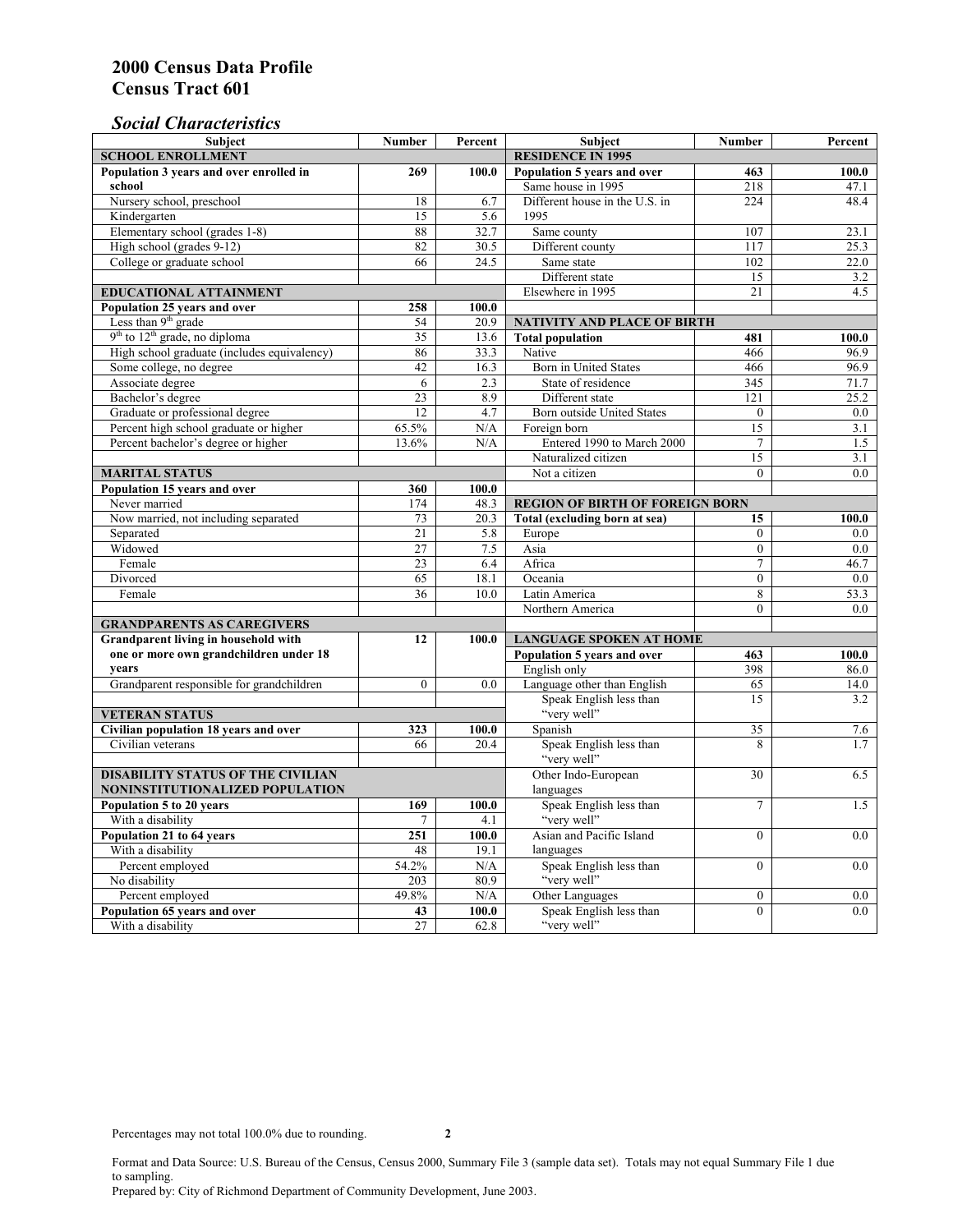#### *Economic Characteristics*

| <b>Subject</b>                                     | Number           | Percent | Subject                              | Number           | Percent |
|----------------------------------------------------|------------------|---------|--------------------------------------|------------------|---------|
| <b>EMPLOYMENT STATUS</b>                           |                  |         | <b>INCOME IN 1999</b>                |                  |         |
| Population 16 years and over                       | 329              | 100.0   | <b>Households</b>                    | 156              | 100.0   |
| In labor force                                     | 175              | 53.2    | Less than \$10,000                   | 49               | 31.4    |
| Civilian labor force                               | 175              | 53.2    | \$10,000 to \$14,999                 | 19               | 12.2    |
| Employed                                           | 134              | 40.7    | \$15,000 to \$24,999                 | 47               | 30.1    |
| Unemployed                                         | 41               | 12.5    | \$25,000 to \$34,999                 | 12               | 7.7     |
| Percent of civilian labor force                    | 23.4%            | N/A     | \$35,000 to \$49,999                 | $\boldsymbol{0}$ | 0.0     |
| Armed Forces                                       | $\mathbf{0}$     | 0.0     | \$50,000 to \$74,999                 | $\overline{13}$  | 8.3     |
| Not in labor force                                 | 154              | 46.8    | \$75,000 to \$99,999                 | $\mathbf{0}$     | 0.0     |
| Females 16 years and over                          | 166              | 100.0   | \$100,000 to \$149,999               | 16               | 10.3    |
| In labor force                                     | 93               | 56.0    | \$150,000 to \$199,999               | $\mathbf{0}$     | 0.0     |
| Civilian labor force                               | 93               | 56.0    | \$200,000 or more                    | $\mathbf{0}$     | 0.0     |
| Employed                                           | 65               | 39.2    | Median household income (dollars)    | 18,611           | N/A     |
| Own children under 6 years                         | 14               | 100.0   |                                      |                  |         |
| All parents in family in labor force               | 14               | 100.0   | With earnings                        | 112              | 71.8    |
|                                                    |                  |         | Mean earnings (dollars)              | 28,155           | N/A     |
| <b>COMMUTING TO WORK</b>                           |                  |         | With Social Security income          | 32               | 20.5    |
| Workers 16 years and over                          | 134              | 100.0   | Mean Social Security income          | 7,403            | N/A     |
| Car, truck, or van – drove alone                   | 69               | 51.5    | (dollars)                            |                  |         |
| Car, truck, or van - carpooled                     | 40               | 29.9    | With Supplemental Security income    | 28               | 17.9    |
| Public transportation (including taxicab)          | $\overline{25}$  | 18.7    | Mean Supplemental Security           | 5,386            | N/A     |
| Walked                                             | $\boldsymbol{0}$ | 0.0     | income (dollars)                     |                  |         |
| Other means                                        | $\boldsymbol{0}$ | 0.0     | With public assistance income        |                  |         |
|                                                    |                  |         |                                      | 20<br>1,595      | 12.8    |
| Worked at home                                     | $\mathbf{0}$     | 0.0     | Mean public assistance income        |                  | N/A     |
| Mean travel time to work (minutes)                 | 21.7             | N/A     | (dollars)                            |                  |         |
|                                                    |                  |         | With retirement income (dollars)     | 9                | 5.8     |
| Employed civilian population 16 years and over     | 134              | 100.0   | Mean retirement income (dollars)     | 4,000            | N/A     |
| <b>OCCUPATION</b>                                  |                  |         |                                      |                  |         |
| Management, professional, and related occupations  | 33               | 24.6    | <b>Families</b>                      | 82               | 100.0   |
| Service occupations                                | 70               | 52.2    | Less than \$10,000                   | $\mathbf{0}$     | $0.0\,$ |
| Sales and office occupations                       | 12               | 9.0     | \$10,000 to \$14,999                 | 19               | 23.2    |
| Farming, fishing, and forestry occupations         | $\boldsymbol{0}$ | 0.0     | \$15,000 to \$24,999                 | 31               | 37.8    |
| Construction, extraction, and maintenance          | $\mathbf{0}$     | 0.0     | \$25,000 to \$34,999                 | 12               | 14.6    |
| occupations                                        |                  |         | \$35,000 to \$49,999                 | $\mathbf{0}$     | 0.0     |
| Production, transportation, and material moving    | 19               | 14.2    | \$50,000 to \$74,999                 | 13               | 15.9    |
| occupations                                        |                  |         | \$75,000 to \$99,999                 | $\boldsymbol{0}$ | 0.0     |
|                                                    |                  |         | \$100,000 to \$149,999               | $\overline{7}$   | 8.5     |
| <b>INDUSTRY</b>                                    |                  |         | \$150,000 to \$199,999               | $\mathbf{0}$     | 0.0     |
| Agriculture, forestry, fishing and hunting, and    | $\boldsymbol{0}$ | 0.0     | \$200,000 or more                    | $\theta$         | 0.0     |
| mining                                             |                  |         | Median family income (dollars)       | 21,750           | N/A     |
| Construction                                       | 5                | 3.7     |                                      |                  |         |
| Manufacturing                                      | 6                | 4.5     | Per capita income (dollars)          | 10,870           | N/A     |
| Wholesale trade                                    | $\boldsymbol{0}$ | 0.0     | <b>Median earnings (dollars)</b>     |                  |         |
| Retail trade                                       | 5                | 3.7     | Male full-time, year-round workers   | 22,788           | N/A     |
| Transportation and warehousing, and utilities      | $\boldsymbol{0}$ | 0.0     | Female full-time, year-round workers | 17,361           | N/A     |
| Information                                        | $\boldsymbol{0}$ | 0.0     |                                      | Number           | Percent |
| Finance, insurance, real estate, and rental and    | $\theta$         | 0.0     |                                      | below            | below   |
| leasing                                            |                  |         |                                      | poverty          | poverty |
| Professional, scientific, management,              | 25               | 18.7    | Subject                              | level            | level   |
| administrative, and waste management services      |                  |         | <b>POVERTY STATUS IN 1999</b>        |                  |         |
| Educational, health and social services            | 30               | 22.4    | <b>Families</b>                      | 20               | 24.4    |
| Arts, entertainment, recreation, accommodation and | 22               | 16.4    | With related children under 18 years | 20               | 30.3    |
| food services                                      |                  |         | With related children under 5 years  | $\mathbf{0}$     | $0.0\,$ |
| Other services (except public administration)      | 26               | 19.4    | Families with female householder, no | 10               | 23.3    |
| Public Administration                              | 15               | 11.2    | husband present                      |                  |         |
|                                                    |                  |         | With related children under 18 years | 10               | 23.3    |
| <b>CLASS OF WORKER</b>                             |                  |         | With related children under 5 years  | $\mathbf{0}$     |         |
| Private wage and salary workers                    |                  |         |                                      |                  | $0.0\,$ |
|                                                    | 104              | 77.6    | Individuals                          | 169              | 35.1    |
| Government workers                                 | 22               | 16.4    | 18 years and over                    | 100              | 31.0    |
| Self-employed workers in own not incorporated      | 8                | 6.0     | 65 years and over                    | 19               | 44.2    |
| business                                           |                  |         | Related children under 18 years      | 69               | 43.7    |
| Unpaid family workers                              | $\mathbf{0}$     | 0.0     | Related children 5 to 17 years       | 69               | 49.3    |
|                                                    |                  |         | Unrelated individuals 15 years and   | 71               | 48.0    |
|                                                    |                  |         | over                                 |                  |         |

Percentages may not total 100.0% due to rounding. **3** 

Format and Data Source: U.S. Bureau of the Census, Census 2000, Summary File 3 (sample data set). Totals may not equal Summary File 1 due to sampling.

Prepared by: City of Richmond Department of Community Development, June 2003.